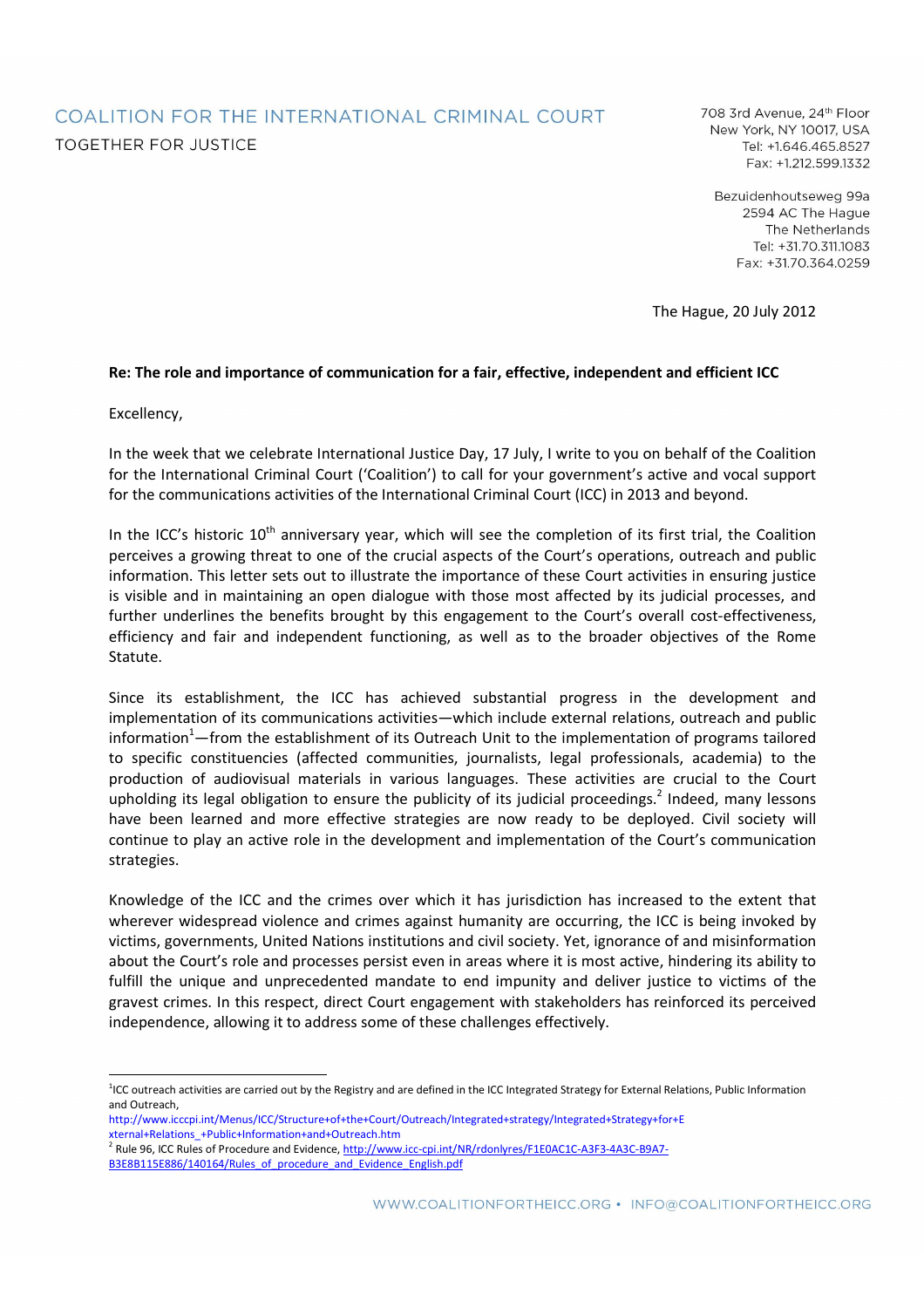With this in mind, the Coalition has become increasingly concerned of reports of some ICC states parties intensifying efforts to make cuts to certain aspects of the Court's work—in this case public information and outreach—at this year's  $11<sup>th</sup>$  session of the Assembly of States Parties (ASP) in the context of a "zero-growth" policy towards the budget of the Court. Of greater concern is that these attempts are being undertaken by seeking to minimize the importance of public information and outreach, in direct contradiction to the policy direction that has been provided by the ASP since its sixth session, and as underlined during the Review Conference in Kampala in 2010.

Civil society organizations are acutely aware of the severe financial constraints that most states parties are at present experiencing. However, when developing your government's policy towards the Court's budget this year, I respectfully urge you counter this tendency to see the communications activities of this maturing institution as being somehow supplementary. Outlined below are a number of points demonstrating the extent to which outreach facilitates many aspects of the Court's operations and the role it plays in assisting the Court to fulfill its overall mandate. Any reduction in resources devoted to ICC communications hinder its independence and will further limit the court's ability to explain its mandate and address misrepresentations and rumors. As demonstrated below, this has the potential to affect the overall functioning of the Court, and could conversely result in additional costs.

Ensuring that affected communities have access to accurate information about judicial proceedings at the ICC is at the very heart of the court's mandate to reverse impunity, strengthen confidence in the rule of law and prevent future crimes.

# **COMMUNICATIONS CREATES CONDITIONS CONDUCIVE FOR ICC OPERATIONS**

In the simplest terms, outreach activities are designed to promote understanding of and support for the Court's mandate in ICC situation countries, thereby managing expectations and enabling affected communities to follow and understand ICC processes, by engaging them in a two-way dialogue.

However, outreach is also vital to creating conditions conducive to supporting the Court's operations more generally, such as: ensuring the necessary cooperation for conducting investigations in the field and carrying out trials; preventing or stemming the spread of misinformation; reinforcing complementarity initiatives; facilitating participation and legal representation of victims in ICC proceedings; explaining due process rights; facilitating redress for affected communities; and creating an enabling and supportive environment for field engagement and presence. In short, the smooth implementation of the ICC's mandate depends on a range of interrelated functions, of which outreach is crucial element.

Outreach can also provide objective information on complex topics such as the criteria for selecting cases, sequenced investigations, or delays in proceedings, putting them in context and allowing people to evaluate them for themselves. Outreach also diffuses misunderstandings and hostility towards the Court, reducing the need for costly protection measures for its staff members.

Outreach that clarifies the difference between victims, victims participating in ICC proceedings, and witnesses can help minimize the risks to those perceived as ICC witnesses and consequently the need for costly protection measures.

### **COMMUNICATIONS FACILITATES EFFICIENT IMPLEMENTATION OF VICTIMS' RIGHTS**

Early outreach also helps ensure the cost efficient implementation of the ICC legal mandate with regards to victims' participation. It is indeed essential to explain the court's procedure in this matter, in order to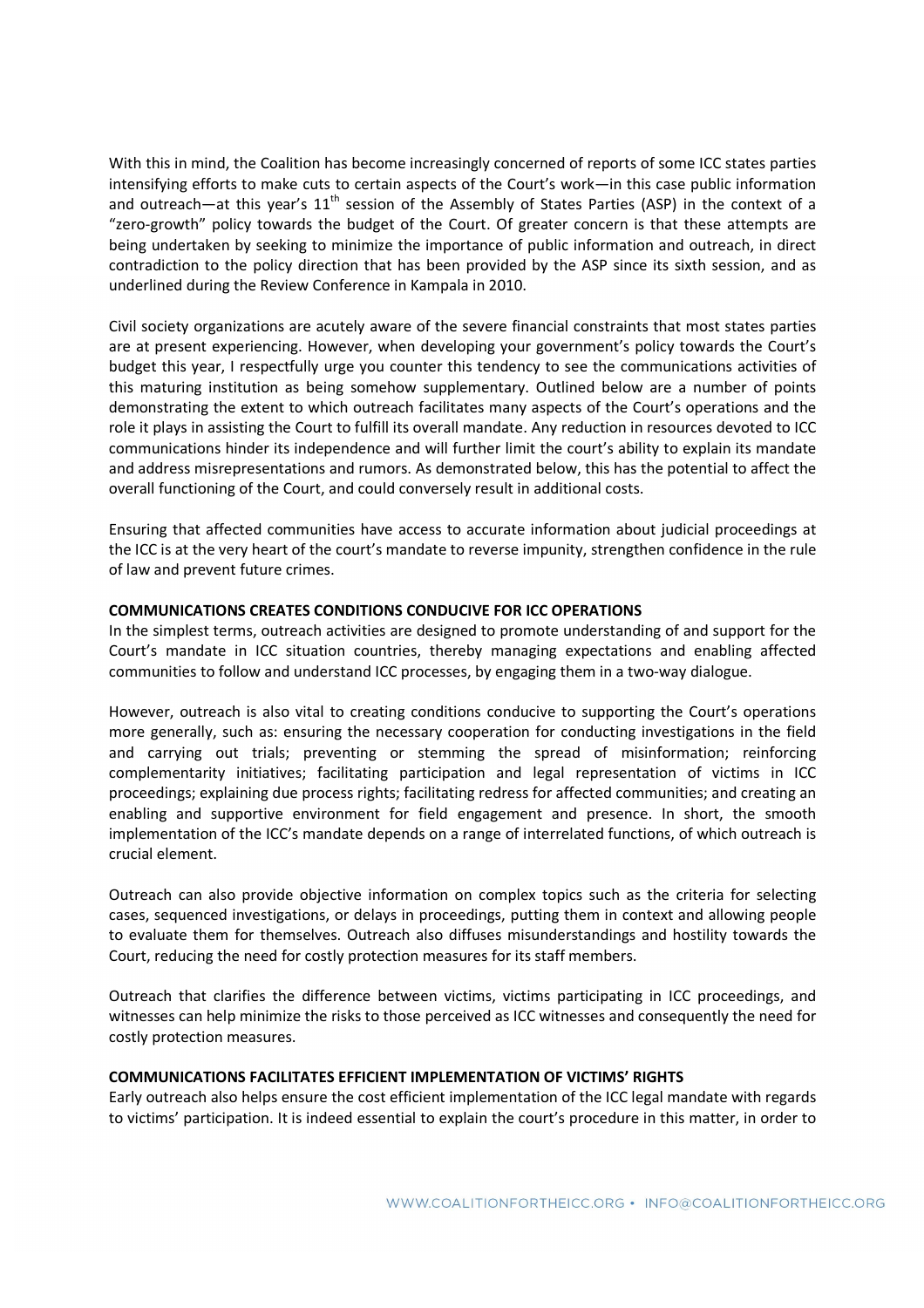ensure that applications by victims to participate are complete and fall within scope of the ongoing proceedings. Such outreach lays the groundwork for the Court's Victims Participation and Reparations Section. The downsizing of the ICC field presence in Uganda in the past two years has sent out a negative message to victims and affected communities, and has also left an information vacuum with regards to the ICC processes, such as victims' participation, which in turn is creating additional work and costs for the court. This trend has created new outreach challenges for the Court and undermined much of the informational gains it had made to date in explaining its mandate and work.

Also with regards to victims' participation, the Court has recently instituted a collective approach for victims to apply to participate in the Gbagbo case, which aims at being a cost saving/efficiency measure, and which it is now considering for other situations. Outreach is essential for the dissemination of information related to this measure so that it is well understood and implemented. In addition, as of the last publicly available information, male victims are the majority of victims applying to the Court. Outreach activities designed to reach potential female applicants are essential in ensuring an equitable gender representation among participating victims.

This year, ICC judges will act on the Rome Statute's groundbreaking reparations provisions for the first time, following the sentencing of Thomas Lubanga to 14 years imprisonment for the conscription, enlistment and use of children as soldiers in eastern Democratic Republic of Congo (DRC) in 2002-2003. There is a direct legal obligation for the Court to give adequate publicity of the reparation proceedings to victims, interested persons and interested states.<sup>3</sup> This stems from the great need for the delivery of specific information on upcoming reparations decisions in order to manage wide-ranging expectations in affected communities in the DRC.

## **COMMUNICATIONS REINFORCES THE IMPACT OF THE ICC**

For the ICC to be truly a successful institution, it is essential that it be able to have an impact in the communities most affected by the crimes it is trying. Trials in The Hague, which are not known of or well understood, are unlikely to strengthen respect for the rule of law and human rights at the national level, encourage further domestic prosecutions and deter future crimes. To effectively promote the rule of law is it fundamental that the ICC not only acts as independent institution, but is perceived to be so. This is something that must be achieved through its capacity to address its stakeholders directly and without intermediaries, be they NGOs or states.

The guilty verdict pronounced against Thomas Lubanga sends a stark warning across the world to those engaged in the recruitment use of child soldiers. However, for the deterrent effect of the verdict to have maximum impact, also in contributing to ending the terrible cycles of violence in the DRC, it must be carried by the ICC outreach team to victims and affected communities in remote areas beset by poor communications infrastructure. Early reactions from Ituri, eastern DRC, also suggest that the sentence against Thomas Lubanga may be misunderstood or perceived as too short, which could also have consequences on the impact of this case in the DRC unless it is discussed with affected communities. ICC suspect Bosco Ntaganda, also wanted for recruitment and use of child soldiers, still eludes justice and allegations continue to be reported that forces under his control are committing grave human rights abuses in eastern DRC. The costs—both human and financial—will be even greater should the Court's message go unheard.

 3 Rule 96, ICC Rules of Procedure and Evidence, http://www.icc-cpi.int/NR/rdonlyres/F1E0AC1C-A3F3-4A3C-B9A7- B3E8B115E886/140164/Rules\_of\_procedure\_and\_Evidence\_English.pdf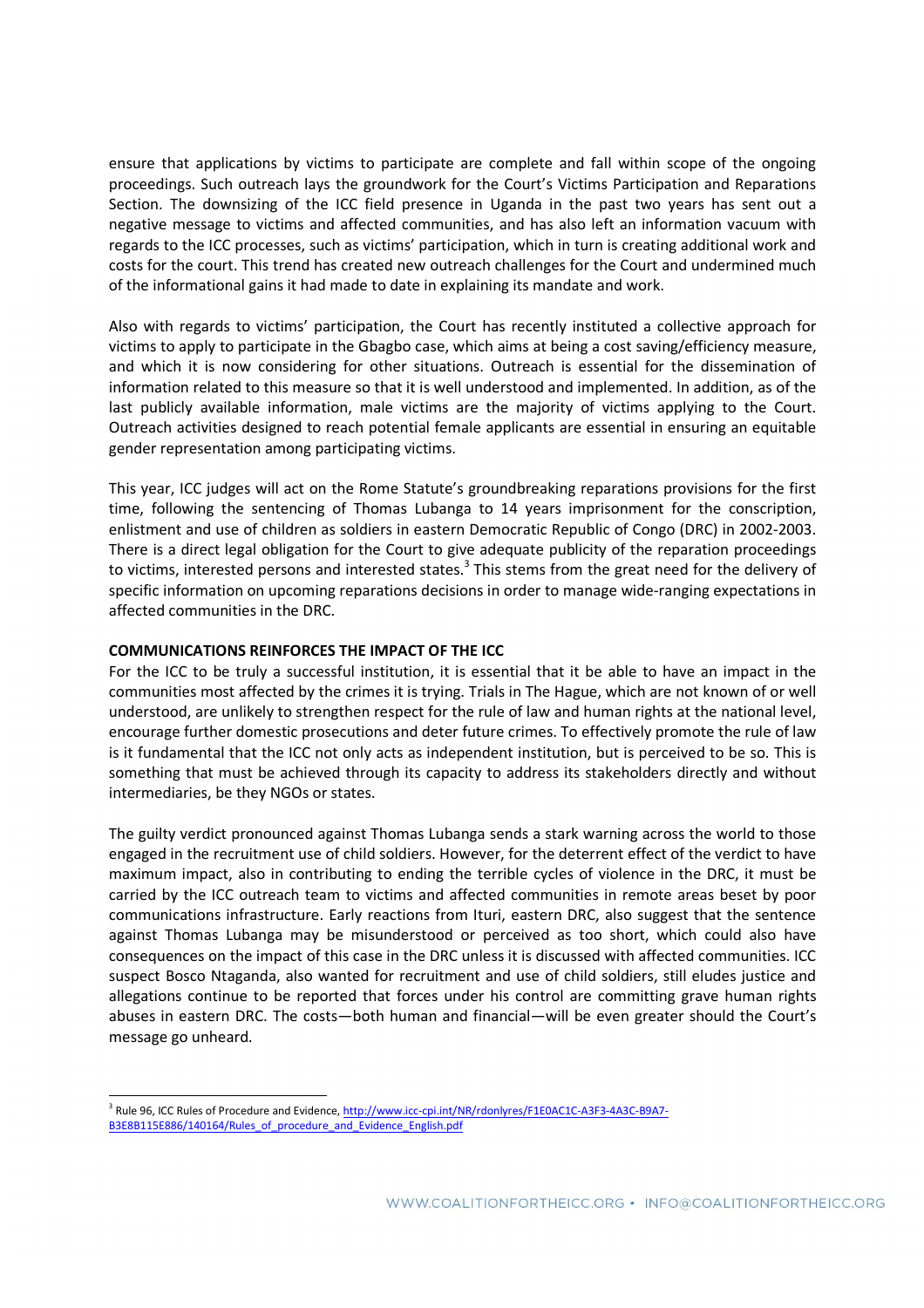## **EARLY, COURT-LED OUTREACH DELIVERS FAIR AND CREDIBLE JUSTICE**

Court-led outreach is essential for the meaningful delivery of fair and credible justice, as there are certain messages and activities that can only be delivered by the ICC itself. Launching ICC outreach programs as soon as—or preferably before—an investigation is opened maximizes the Court's impact and contributes to cost-saving in the longer-term, as there will be fewer and less-well entrenched misconceptions to address. Experience has shown that early Court interaction with populations and direction of local partners leads to greater efficiencies in investigations and in any subsequent judicial processes. These are lessons learned from the ad hoc and hybrid tribunals.

In the absence of the Court's outreach activities, local media and civil society would find it impossible to effectively engage affected communities on the Court's work, especially in countries where accused persons are powerful political actors with support of the government and whose access to resources is immense.

Meanwhile, over-reliance on the media as a means of communication can often lead to a distortion of the Court's messaging, which can result in the expenditure of scarce outreach time and resources in clarifying and counteracting well-established misinformation and misperceptions. Challenges have emerged in some of the Court's most recent investigations—Cote D'Ivoire, Libya and Kenya—in this respect. In Côte d'Ivoire, political figures in the current government are commenting prominently in the media about the ICC, distorting its messages and past events, to their own political advantage. In Kenya, objective information at the grassroots is needed to counter a growing politicization of the ICC process, which will only intensify in the run-up to and during the Kenyan presidential elections in 2013.

The Coalition understands that one proposal made is to remove ICC communications activities from the main ICC budget and fund it through voluntary funding. This approach runs counter to lessons learned from previous international tribunals and courts. Subjecting outreach to voluntary funding suggests that it is a dispensable item and sends the wrong signal to communities most affected by the crimes the ICC is seized with. Previous experiences also suggest that finding voluntary resources will be a difficult and time-intensive task and will likely lead to under-resourcing of activities critical to the smooth functioning of the Court. To resort to voluntary funding for any aspects of the Court's work would be a dangerous precedent to set.

#### **RECOMMENDATIONS**

- Maintain principled support for outreach in discussions and decisions throughout the Working Groups of the Bureau of the Assembly of States Parties
- Ensure that the allocation of the Court's budget this year supports the need for Court communications activities.
- Mainstream the need for effective communication of the mandate of the ICC and wider Rome Statute system during debates related to the protection of civilians, women and children at the United Nations.

It is not enough that justice is done; it must also be seen to be done to be effective and efficient. The Court will only be viable if the victims and communities affected by the crimes it is judging understand its justice. Not only would a reduction in communications activities reduce the Court's ability to provide up-to-date and impartial information to those who need it most, it would also prove detrimental to all other aspects of the Court's operations and undermine efforts to increase this emerging Court's efficiency and effectiveness.